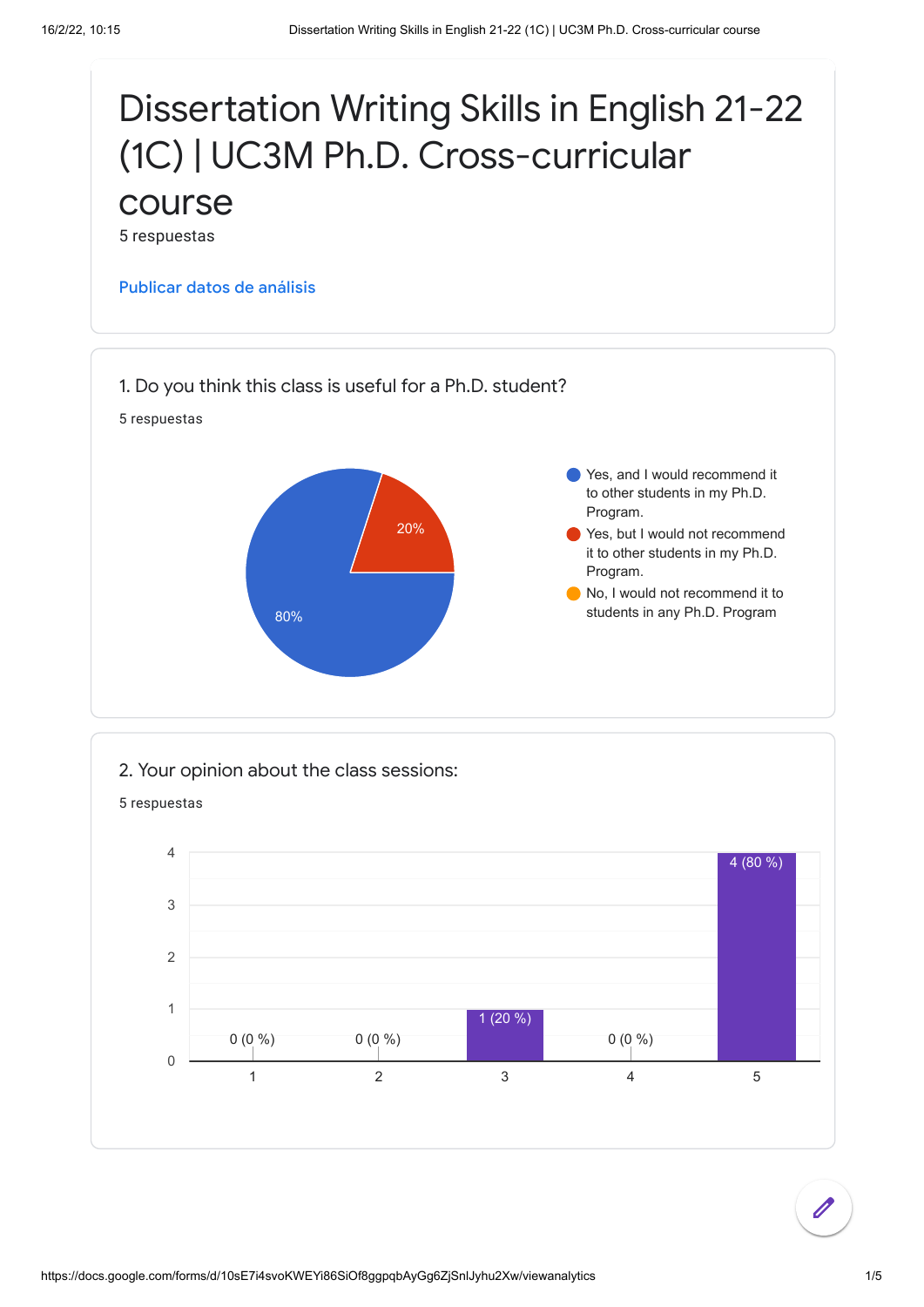







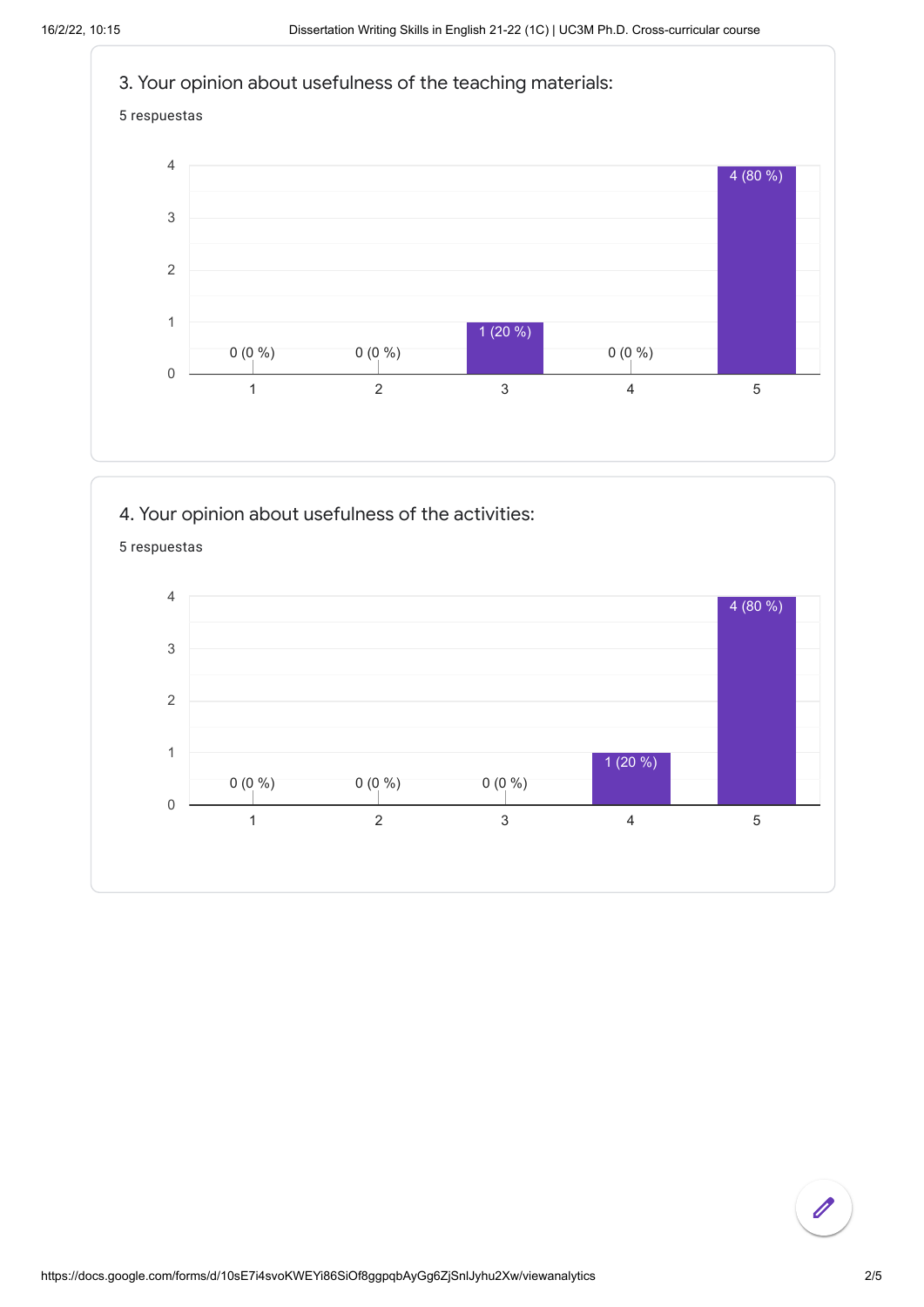

6. Which activities or topics did you consider the most attractive or interesting? 4 respuestas

The informal talks with the teacher

Reading several thesis to highlight suitable keywords for each section but also to notice some common flaws.

All four sections of the course are very relevant and interesting.

I enjoyed the practice of the language part.

7. Areas for improvement: please tell us what you think is missing.

3 respuestas

I would have liked to take the course earlier.

Given that the course is designed to be short, I don't think there's much more that can be squeezed into it.

I'd like to suggest to add more practice on English more for each section of the dissertation. As we are from difference discipline, we have different ways to structure our dissertations, but we will have to use the same language. It could be that I should take Academic English Writing instead of this one.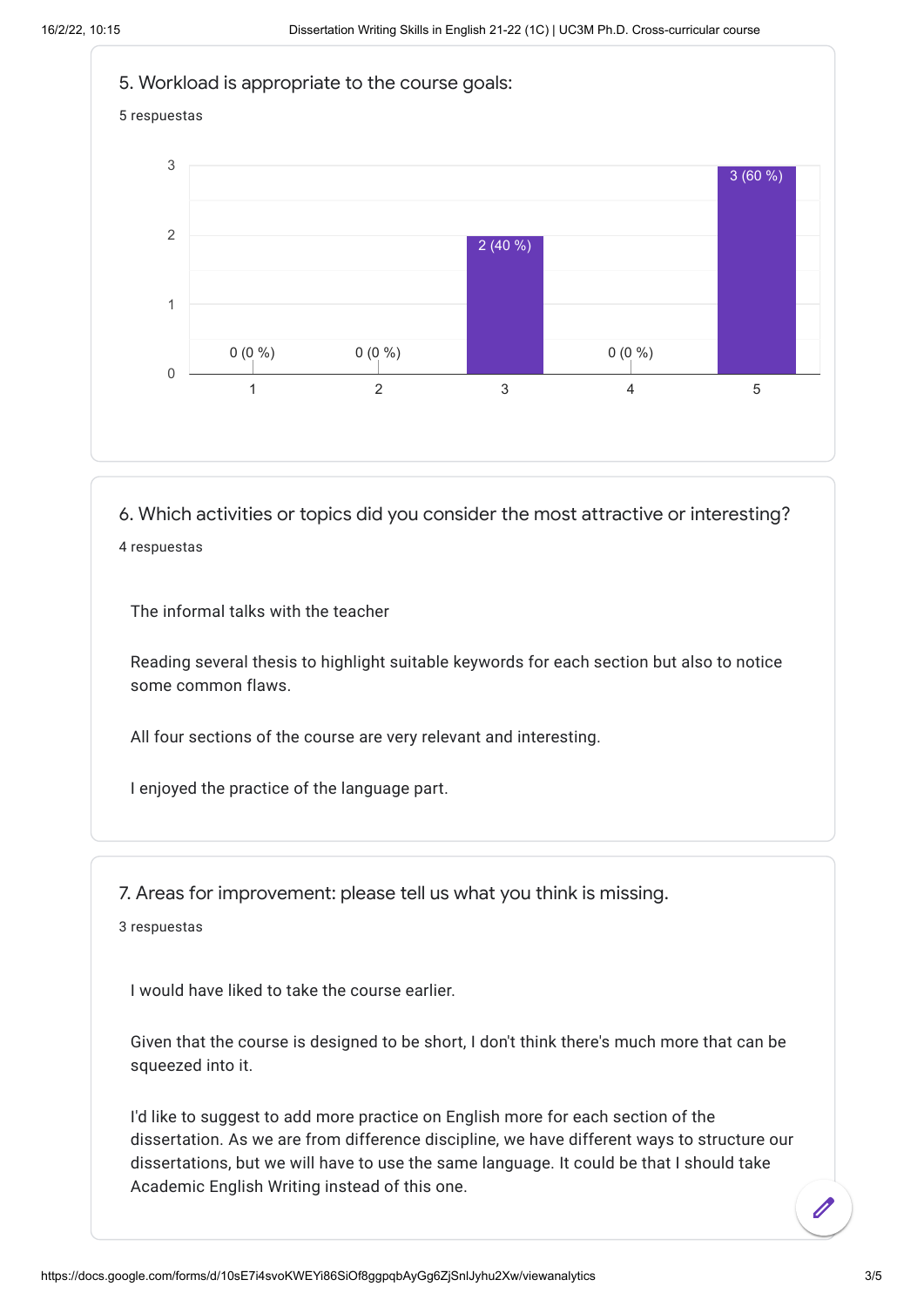

9. Overall course assessment: 5 respuestas 1 2 3 4 5 0 1 2 3 4  $0 (0 %)$  0  $(0 %)$  0  $(0 %)$  0  $(0 %)$  0  $(0 %)$  0  $(0 %)$  0  $(0 %)$  0  $(0 %)$  0  $(0 %)$  0  $(0 %)$  0  $(0 %)$  0  $(0 %)$  0  $(0 %)$  0  $(0 %)$  0  $(0 %)$  0  $(0 %)$  0  $(0 %)$  0  $(0 %)$  0  $(0 %)$  0  $(0 %)$  0  $(0 %)$  0  $(0 %)$  0  $(0 %)$  0  $(0 %)$  0  $(0 %$ 1 (20 %) 4 (80 %)

## 10. Comments (optional)

1 respuesta

The course overall is good, but I think it can be more intensive and demanding so that we can make the most use of the course.